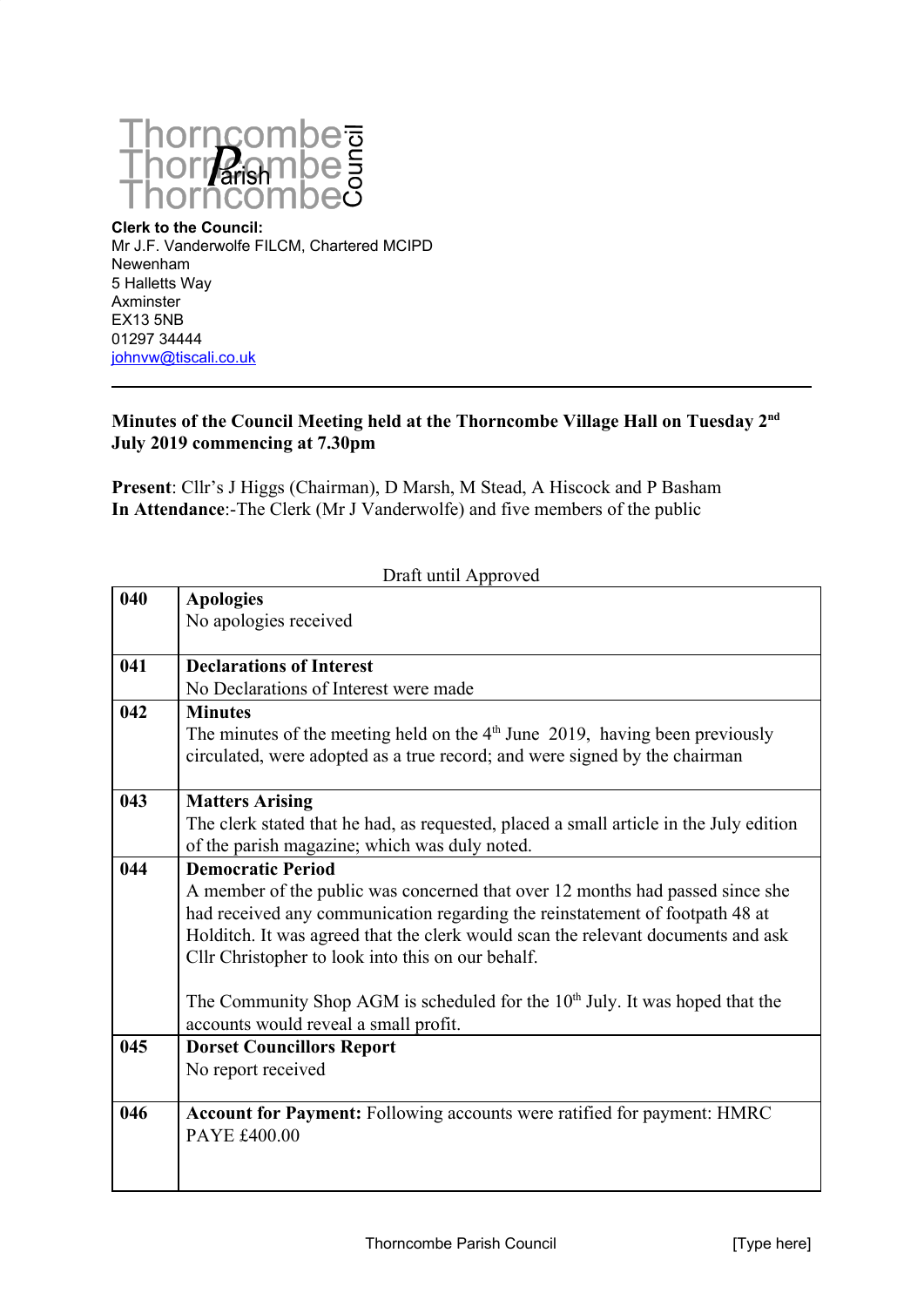| 047 | <b>Financial Update</b>                                                                                                                                                                                                                                                                                                                                                                                                                                                                                                                                                                                                                                                                                                                                                                                                                                                                                                                                                                                      |
|-----|--------------------------------------------------------------------------------------------------------------------------------------------------------------------------------------------------------------------------------------------------------------------------------------------------------------------------------------------------------------------------------------------------------------------------------------------------------------------------------------------------------------------------------------------------------------------------------------------------------------------------------------------------------------------------------------------------------------------------------------------------------------------------------------------------------------------------------------------------------------------------------------------------------------------------------------------------------------------------------------------------------------|
|     | The financial update had been circulated prior to the meeting and was adopted.<br>The bank reconciliation had been done and showed financial assets of £14,076.                                                                                                                                                                                                                                                                                                                                                                                                                                                                                                                                                                                                                                                                                                                                                                                                                                              |
|     |                                                                                                                                                                                                                                                                                                                                                                                                                                                                                                                                                                                                                                                                                                                                                                                                                                                                                                                                                                                                              |
| 048 | <b>Highways and Rights of Way</b><br>Concerns over the poor standard of the recent verge cutting in the parish. Clerk to<br>contact our Dorset councillor about this.<br>Mr Higgins will represent the parish council at the ROW public enquiry to be held<br>on the 23 <sup>rd</sup> July.<br>Broom Level crossing will be completely closed form next week for the                                                                                                                                                                                                                                                                                                                                                                                                                                                                                                                                                                                                                                         |
|     | replacement of a bridge.                                                                                                                                                                                                                                                                                                                                                                                                                                                                                                                                                                                                                                                                                                                                                                                                                                                                                                                                                                                     |
| 049 | <b>Councillors and Representatives Reports</b><br>Bus services: User numbers have increased on the Chard service but were down on<br>the Axminster service. User numbers on the Bridport service had improved.<br>Car Service: It was noted that whilst the NHS could provide a free car service but<br>timings may have to be in line with other users of the service on that day.<br>Allotments: The annual rent notices were being sent out.<br>Bus Shelter: Martin Perry had cut the grass by the shelter and Brian Robertson had<br>assisted with clearing the path by the playground. Both deserve our thanks. The<br>churchyard entrance will be cleared ready for a VIP church visit.<br>Playing Field: ROSPA had carried out their annual inspection which had revealed<br>no urgent items; however much of the equipment is coming towards the end of its<br>life. It has been agreed that a CCTV camera will be installed. Oak trees are to be<br>planted in memory of the WW1 fallen.<br>School: |
| 050 | <b>Planning</b><br>a) WD/D/19/001420 & 210 Old Alley, High Street, Thorncombe:<br>Installation of replacement windows, construction of a single<br>garage and re positioning of existing outbuilding. Support as<br>proposal is in line with local plan and would cause no harm to<br>the environment.<br>b) WD/D/19/001348 Old Dairy, Saddle Street: Remove<br>redundant and obsolete building and make alterations to<br>covert 3 redundant barns to 5 units of accommodation without<br>compliance to condition 3 of 1/W/1999/999643 to allow<br>permanent occupation. There was a great deal of debate as to<br>whether this application was asking for holiday use or<br>permanent occupation The clerk was able to confirm that<br>the application was indeed for residential rather than<br>holiday accommodation. The Council feels that as there<br>would not seem to have been a change in the Local Plan<br>the previous condition should remain                                                  |